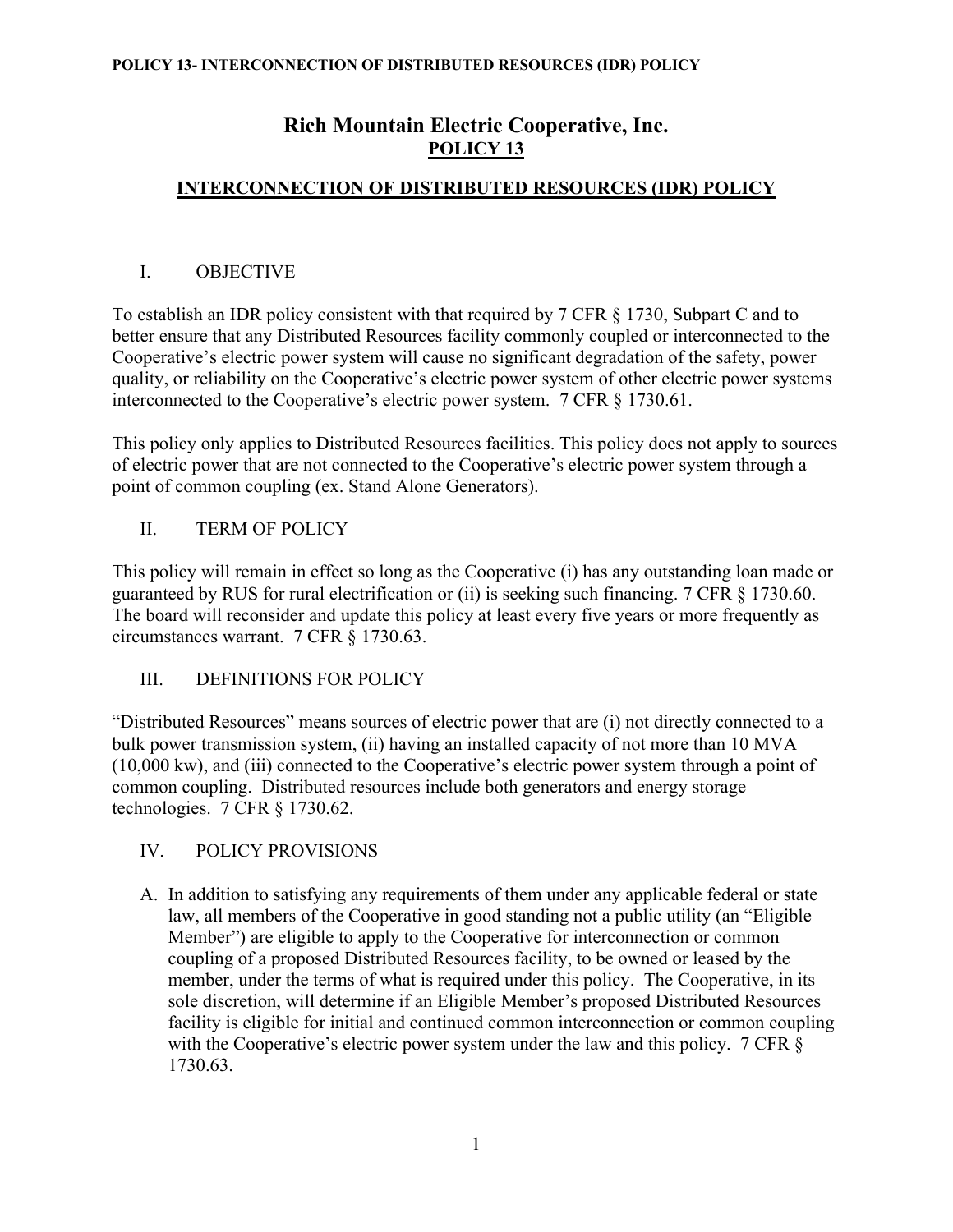B. In addition to satisfying any requirements of them under any applicable federal or state law and this policy, a Distributed Resources facility of an Eligible Member must at all times satisfy the requirements of the following standards of the Institute of Electrical and Electronic Engineers (IEEE), both of which are incorporated into this policy and available at the Cooperative's office:

> IEEE 1547 Standard for Interconnecting Distributed Resources with Electric Power Systems, approved June 12, 2003; and

IEEE 1547.1 Standard Conformance Test Procedures for Equipment Interconnecting Distributed Resources with Electric Power Systems, approved June 9, 2005.

- C. Distributed Resources of an Eligible Member must at all times have current edition of National Electrical Code (NEC) compliant electric power system disconnect facilities capable of being (i) locked by the Cooperative, (ii) visible when open, and (iii) readily accessible to and operable by Cooperative personnel. 7 CFR § 1730.63.
- D. Distributed Resources of an Eligible Member must at all times be accessible to the Cooperative during normal business hours and all emergency situations. 7 CFR § 1730.63.
- E. The Eligible Member is the one accountable to the Cooperative for abiding by the terms of this policy. 7 CFR § 1730.62. An Eligible Member's failure to satisfy the requirements of any applicable federal, state or local law or of this policy and obligations imposed by its attached forms authorizes the Cooperative to disconnect or de-couple the Distributed Resources from the Cooperative's electric power system. An Eligible Member assumes the following risks and responsibilities:

1. To purchase and maintain in the Eligible Member's name a commercial general liability insurance policy (under Insurance Services Office, Inc. (ISO) form CG 00 01 04 13) under a 12 month term with a limit of not less than \$1,000,000 per occurrence with:

(i) the Cooperative named in the policy as an Additional Insured for premises liability and product/completed operations liability (under ISO forms CG 20 10 04 13 or CG 20 10 12 19 and CG 20 37 04 13);

(ii) a primary, non-contributory basis endorsement (under ISO form CG 20 01 12 19); (iii) a waiver of subrogation endorsement (under ISO form CG 24 04 12 19); and (iv) no other limitations or exclusions of coverage endorsements that diminish coverage for the Cooperative.

Said insurance policy must be written by an insurance company authorized to conduct business in the state where the proposed Distributed Resources is located with an A.M. Best Rating of not less than A- VIII and, if applicable, include umbrella or excess liability insurance following the form of the underlying commercial general liability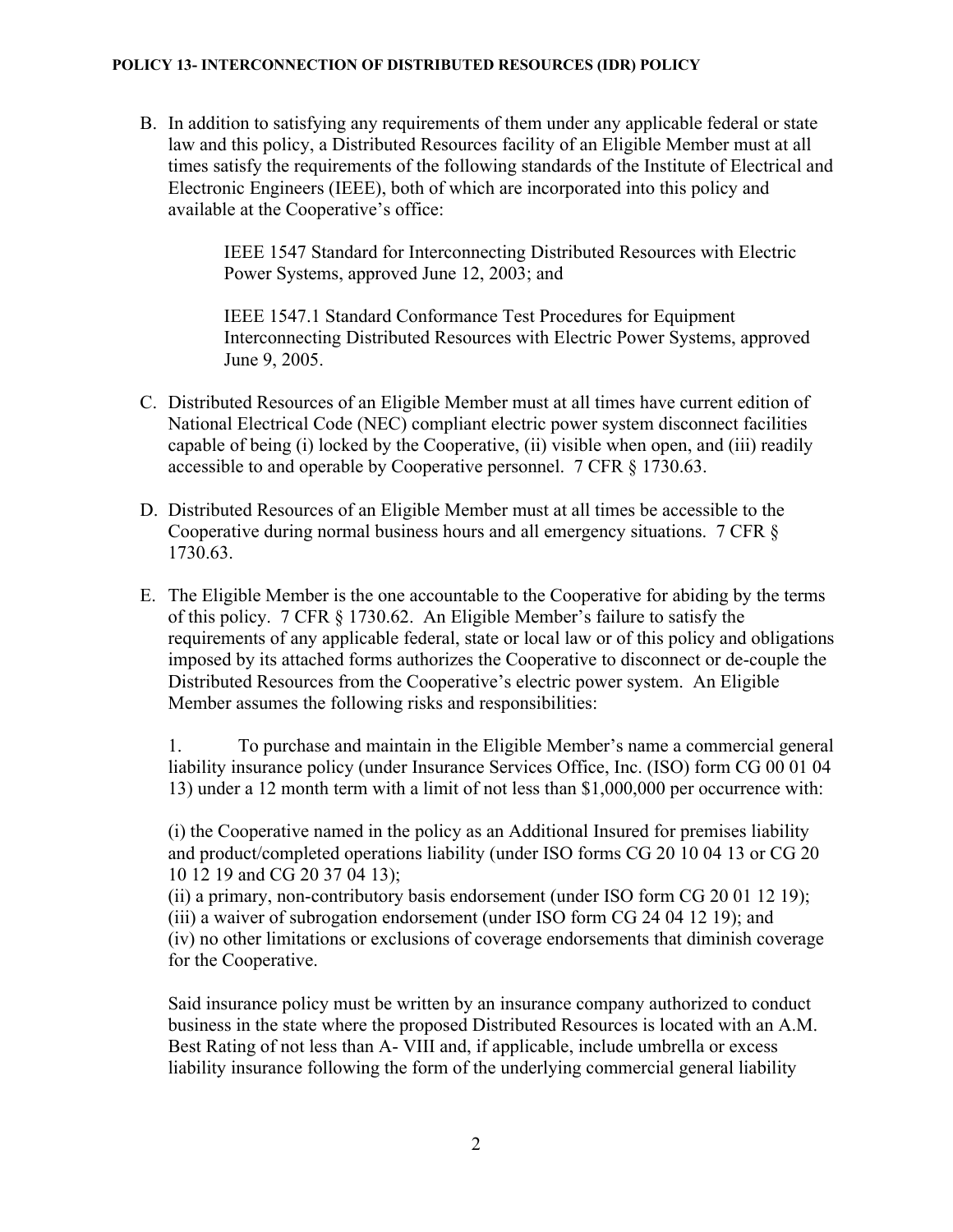policy with the below required limits based on the aggregated sizes of all of the Eligible Member's Distributed Resource facilities located in the Cooperative's service area:

| <b>Completed Capacity Size</b><br>of Distributed Resource(s) | Umbrella or Excess<br>Liability Coverage Amount |
|--------------------------------------------------------------|-------------------------------------------------|
| Above 75 kw up to and including 500 kw                       | \$4,000,000.00                                  |
| Above 500 kw up to and including $1,000$ kw                  | \$9,000,000.00                                  |
| Above $1,000$ kw up to and including $1,500$ kw              | \$14,000,000.00                                 |
| Above 1,500 kw up to and including $2,000$ kw                | \$19,000,000.00                                 |
| Above 2,000 kw                                               | \$24,000,000.00                                 |

An Eligible Member shall furnish to the Cooperative proof of the above insurance, as well as a copy of the liability insurance policy and declarations page at the time the Eligible Member demonstrates to the Cooperative that the Distributed Resources facility is first ready for interconnection, and again during January of each calendar year if any Distributed Resources facility has been commonly coupled or interconnected to the Cooperative's electric power system during any part of the prior calendar year.

If a change in the capacity size of the Distributed Resources facility or aggregated Distributed Resources facilities of the Eligible Member occurs during a calendar year such that the minimum amount of insurance coverage above is changed, an Eligible Member will provide to the Cooperative proof of the new insurance obtained, as well as a copy of the new liability insurance policy, within 30 days of the effective date of the change in capacity. 7 CFR § 1730.63.

2. For each Distributed Resources facility for which an Eligible Member applies and seeks to be interconnected or commonly coupled to the Cooperative's electric power system, the Eligible Member will be responsible for the facility's compliance with all national, state, local government requirements and electric utility standards for the safety of the public and personnel responsible for operations, maintenance, and repair of the Cooperative's electric power system. 7 CFR § 1730.63.

3. For each Distributed Resources facility for which an Eligible Member applies and seeks to be interconnected or commonly coupled to the Cooperative's electric power system, the Eligible Member will be responsible for its safe and effective operation and maintenance. 7 CFR § 1730.63.

4. For each Distributed Resources facility for which an Eligible Member applies and seeks to be interconnected or commonly coupled to the Cooperative's electric power system, the Eligible Member has the responsibility to demonstrate to the Cooperative's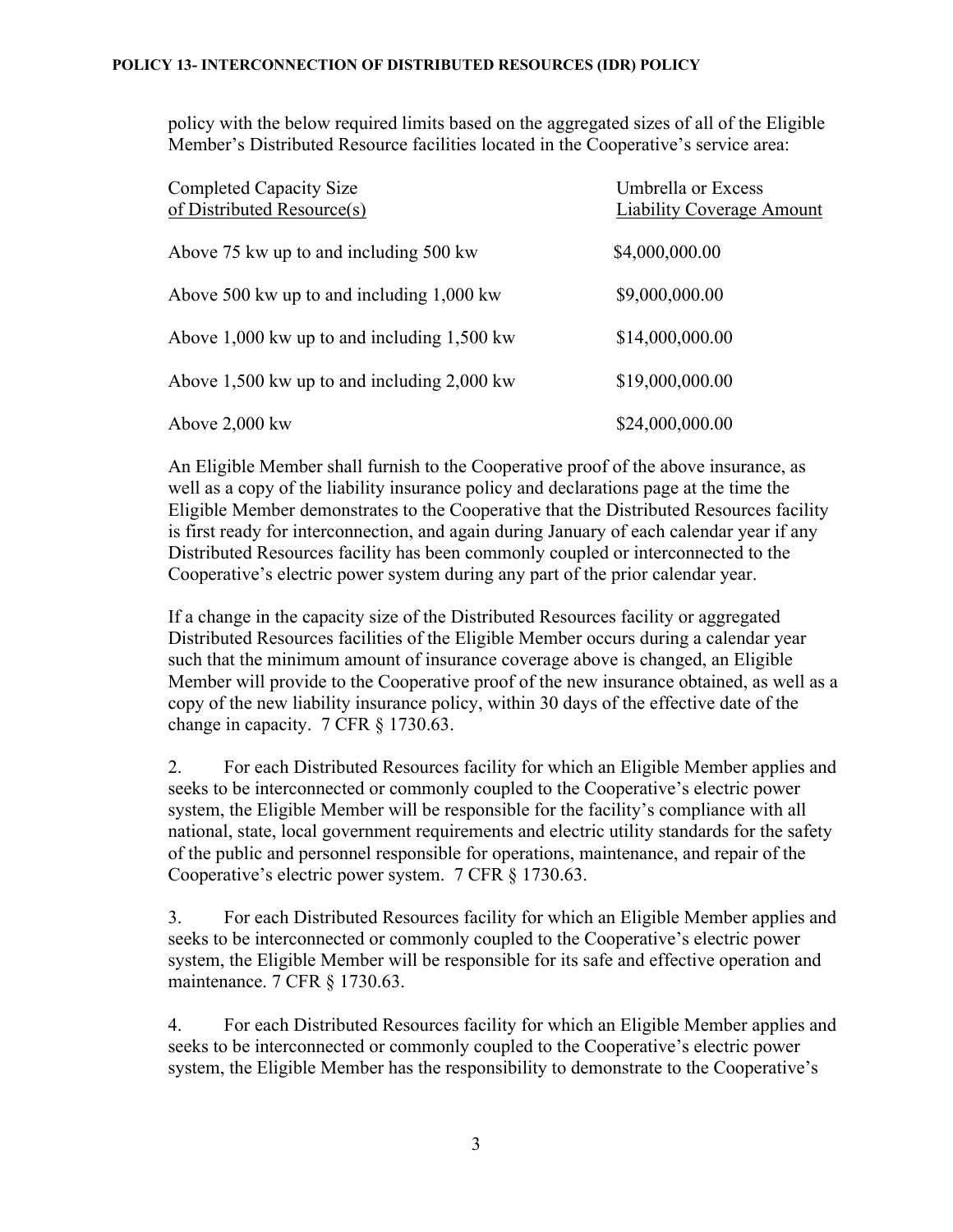satisfaction that the facility will be capably developed, constructed and operated, maintained and repaired. 7 CFR § 1730.63.

F. All fee and cost schedules and procedures associated with this policy, and all forms required to be executed and complied with by the Eligible Member as a condition to initial and continued interconnection of a Distributed Resources facility to the Cooperative's electric power system, are attached hereto. 7 CFR § 1730.63.

G. This policy shall be available on the Cooperative's website. 7 CFR § 1730.63.

**Adopted: 7/27/2021 Revised: 10/26/2021 Revised: 3/29/2022**

SEAL

Chairman

 $\overline{\phantom{a}}$  , and the set of the set of the set of the set of the set of the set of the set of the set of the set of the set of the set of the set of the set of the set of the set of the set of the set of the set of the s

Secretary

Policy Attachments:

Application and Acknowledgement Form

[OPTIONAL Solar Panel Worksheet]

Cooperative's Application Process

Fee and Cost Schedule

Preliminary Interconnection Site Review Form

Standard Interconnection Agreement Form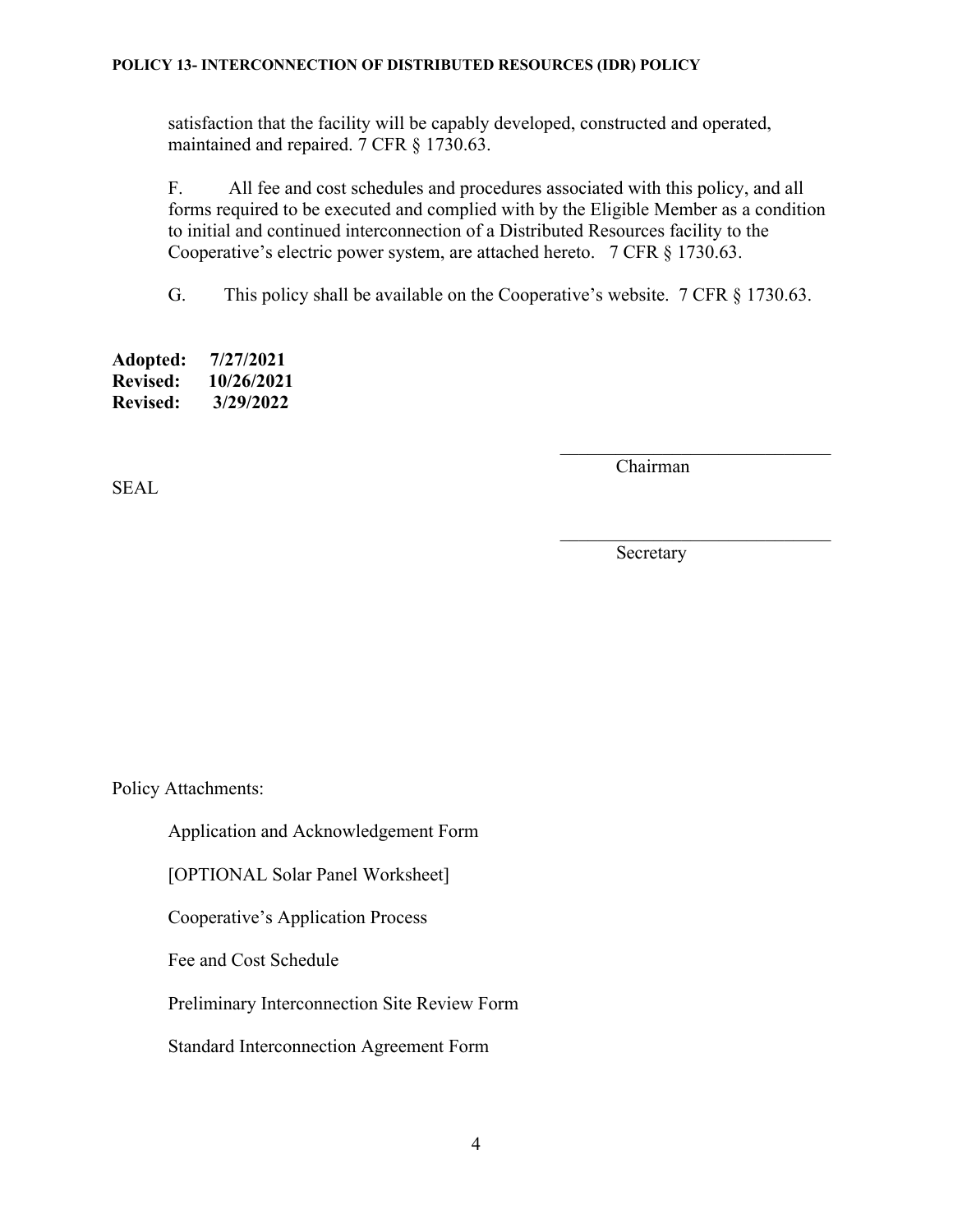## RICH MOUNTAIN ELECTRIC COOPERATIVE'S INTERCONNECTION OF DISTRIBUTED RESOURCES (IDR) APPLICATION AND ACKNOWLEDGEMENT FORM

I, \_\_\_\_\_\_\_\_\_\_\_\_\_\_\_\_\_\_\_\_\_\_\_\_\_\_\_\_\_\_\_\_ , Cooperative Member Number \_\_\_\_\_\_\_\_\_\_\_\_\_\_\_\_\_\_ (the "Applicant") make application for the following proposed interconnected Distributed Resource facility that will be (check one):

\_\_\_\_\_\_\_ owned by the Applicant \_\_\_\_\_\_\_\_\_\_\_\_\_\_ leased by the Applicant\*.

1. Applicant's proposed interconnected Distributed Resources facility will have an installed capacity of  $\dots$  kW and the following source(s) for electric power (check all applicable):

\_\_\_\_\_ Solar \_\_\_\_\_\_ Wind \_\_\_\_\_ Hydroelectric

\_\_\_\_\_ Geothermal \_\_\_\_\_ Energy storage devices (ex. Battery, Pump Storage, Flywheel)

- Biomass Dther (describe: etc. and the set of the set of the set of the set of the set of the set of the set of the set of the set of the set of the set of the set of the set of the set of the set of the set of the set of t
- 2. Applicant's proposed interconnected Distributed Resources facility's estimated dates are as follows:

Estimated Installation Date:  $\frac{1}{2}$   $\frac{1}{2}$   $\frac{1}{2}$   $\frac{1}{2}$   $\frac{1}{2}$   $\frac{1}{2}$   $\frac{1}{2}$   $\frac{1}{2}$   $\frac{1}{2}$   $\frac{1}{2}$   $\frac{1}{2}$   $\frac{1}{2}$   $\frac{1}{2}$   $\frac{1}{2}$   $\frac{1}{2}$   $\frac{1}{2}$   $\frac{1}{2}$   $\frac{1}{2}$   $\frac{1}{2}$   $\$ Estimated In-Service Date: \_\_\_\_\_/\_\_\_\_/\_\_\_\_\_\_\_\_

3. Applicant's proposed interconnected Distributed Resources facility will be on the following Land Cland Class (describe by specific latitude and longitude coordinates) that Applicant (check one):

\_\_\_\_\_\_ owns in own name \_\_\_\_\_\_\_\_\_\_\_\_\_\_\_\_\_\_\_ leases from a third party \*\*\*.

4. Applicant's proposed Distributed Resources facility will be constructed as follows (check one):

As an attachment to an existing or to-be-built residential structure ("residential structure" is defined as a one- or two- family dwelling or townhouse)

**\_\_\_\_\_** As an attachment to an existing or to-be-built non-residential structure

\_\_\_\_\_ As a stand-alone unit or structure ("structure" is defined as "that which is built or constructed")

Other (describe:  $\qquad \qquad (\text{describe:} \qquad \qquad )$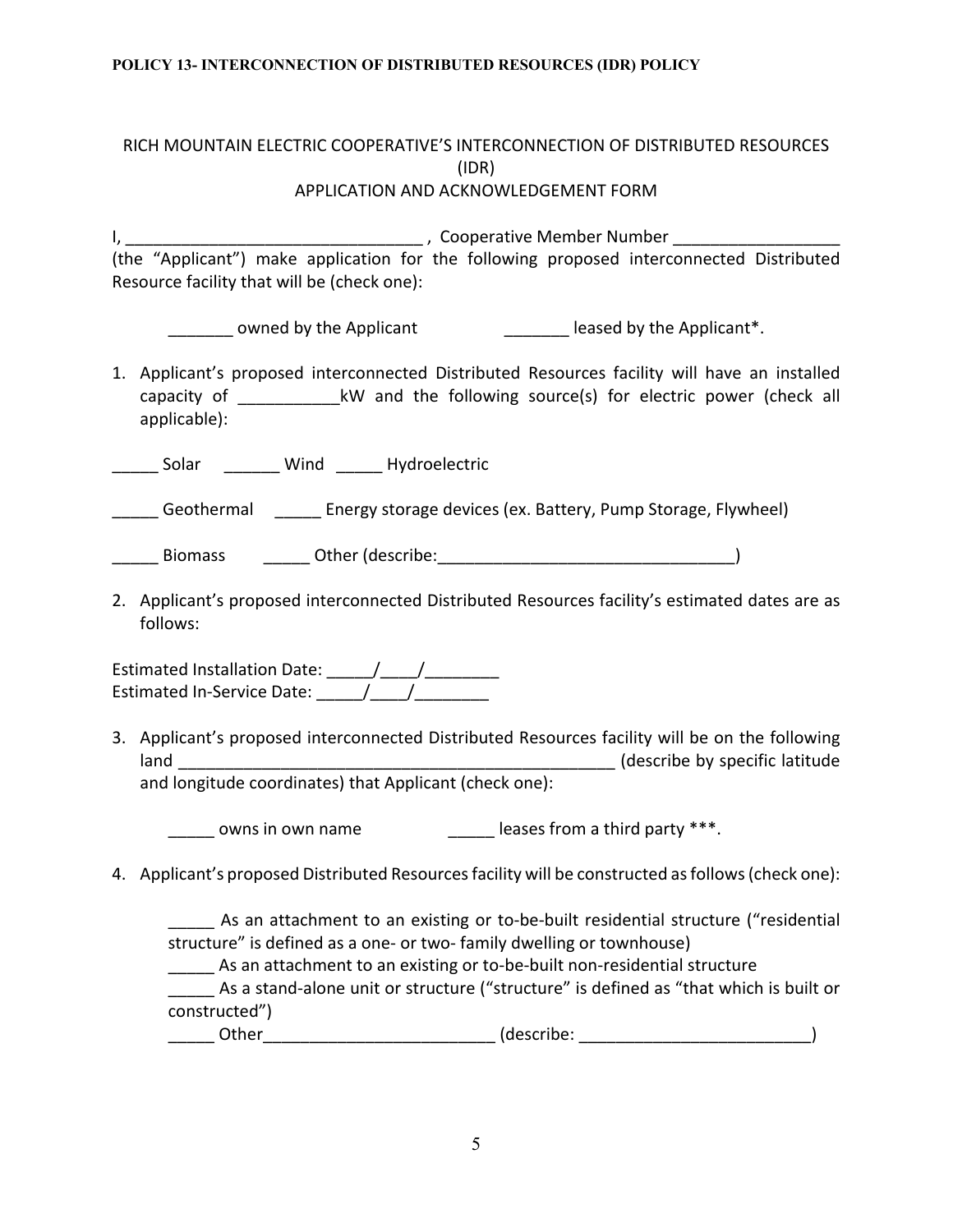Applicant acknowledges that:

- 1. Applicant has either received a copy of or been free to view the Cooperative's IDR Policy, including all of its attachments, on the Cooperative's webpage;
- 2. Applicant is a member in good standing of the Cooperative and not a public utility;
- 3. Applicant must execute a separate version of this Application and Acknowledgement Form and tender payment of the required application fee and any required nonrefundable deposit for each different interconnected Distributed Resources facility (whether difference is by ownership or leased status, location, energy source, or installed capacity) that Applicant is considering and in order to commence the application process with respect to any and each interconnected Distributed Resources facility;
- 4. Applicant will at all times fully comply with the Cooperative's IDR Policy and all applicable state and federal rules and requirements, and timely pay any fees, deposits, charges called for thereunder;
- 5. Regardless of where it is constructed, if its proposed interconnected Distributed Resources facility is constructed as either a stand-alone unit or structure or as an attachment to a non-residential structure, Applicant will provide the Cooperative with a color copy of its Permit (*see* Arkansas Fire Prevention Code, Vol. II, section 105) at the time the Eligible Member demonstrates to the Cooperative that the Distributed Resources facility is first ready for interconnection, in aid of satisfying Applicant's burden and responsibility to demonstrate that the facility has been capably developed and constructed, of which the Cooperative is the sole judge;
- 6. If its proposed interconnected Distributed Resources facility is constructed in a town, city, or county with a Building Official (as defined in the Arkansas Fire Prevention Code), Applicant will provide the Cooperative with a color copy of its Permit (*see* Arkansas Fire Prevention Code, Vol. II, section R105; Vol. III, section R105) and a color copy of its Certificate of Occupancy (*see* Arkansas Fire Prevention Code, Vol. II, section 111; Vol. III, section R110) at the time the Eligible Member demonstrates to the Cooperative that the Distributed Resources facility is first ready for interconnection, in aid of satisfying Applicant's burden and responsibility to demonstrate that the facility has been capably developed and constructed, of which the Cooperative is the sole judge;
- 7. If Applicant intends to lease the interconnected Distributed Resources facility from a third party, Applicant has attached hereto the lease\* that will be or has been signed for the interconnected Distributed Resources facility, in aid of satisfying Applicant's burden and responsibility to demonstrate that the facility will be capably developed, constructed and operated, maintained and repaired, of which the Cooperative is the sole judge; (Specific dollar figures within this lease may be blacked out because they are not needed for purposes of the Cooperative's review.)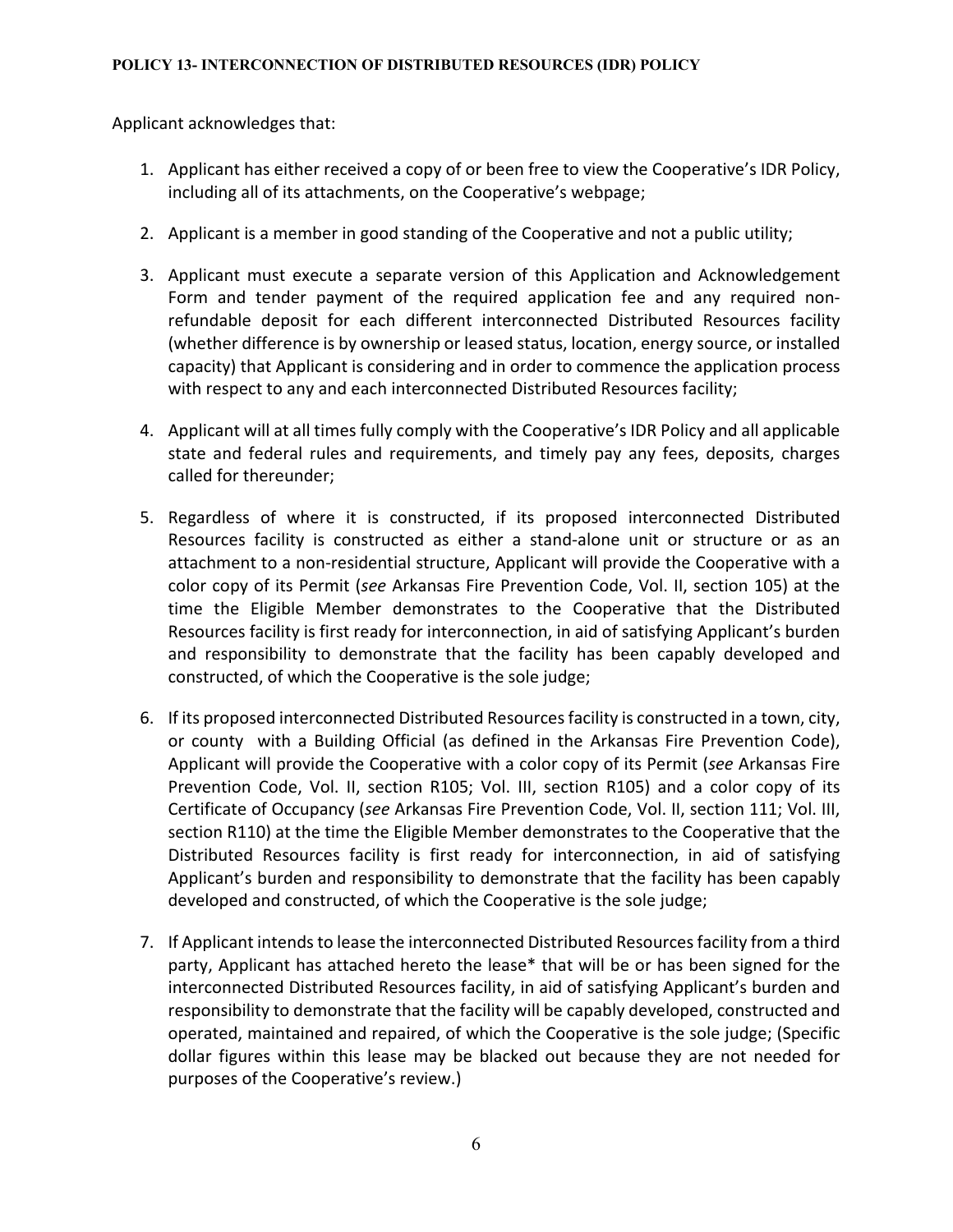- 8. If Applicant owns the land on which the interconnected Distributed Resources facility is constructed, Applicant has attached hereto a copy of a current year property card for the land from the County Assessor's office confirming that the land is owned by Applicant, in aid of satisfying Applicant's burden and responsibility to demonstrate that the facility will be capably developed, constructed and operated, maintained and repaired, of which the Cooperative is the sole judge;
- 9. \*\*\* If Applicant leases the land on which the interconnected Distributed Resources facility is constructed, Applicant has attached hereto a copy of the lease granting Applicant legal rights to use the land for installation and operation of an interconnected Distributed Resources facility, in aid of satisfying Applicant's burden and responsibility to demonstrate that the facility will be capably developed, constructed and operated, maintained and repaired, of which the Cooperative is the sole judge. Applicant agrees that any Standard Interconnection Agreement that Applicant signs with the Cooperative will terminate on the same date as the lease termination date described in the attached lease; (Specific dollar figures within this lease may be blacked out because they are not needed for purposes of the Cooperative's review.)
- 10. Applicant's email for purposes of receiving communications from the Cooperative is \_\_\_\_\_\_\_\_\_\_\_\_\_\_\_\_\_\_\_\_\_\_\_\_\_\_\_\_\_\_\_\_\_\_\_\_\_\_\_\_\_\_\_\_\_\_\_\_\_\_\_\_\_\_\_\_\_\_\_\_\_\_\_\_\_\_\_\_; and
- 11. Applicant will not assign or attempt to assign any Standard Interconnection Agreement that Applicant signs with the Cooperative without first securing the Cooperative's written consent which Applicant acknowledges may be withheld by the Cooperative.

| <b>SIGNATURE</b><br>If Applicant is an Individual, please sign here                                            |      |      | and print your          |
|----------------------------------------------------------------------------------------------------------------|------|------|-------------------------|
| name and date here all all the same and the same state in the same state of the same state of the same state o |      | date |                         |
| If Applicant is not an Individual, please sign here                                                            |      |      | and print your          |
| name and date here name and the same and the same of the same of the same of the same of the same of the same  | date |      | and print your title or |
| basis of legal authority to sign on behalf of the Applicant here                                               |      |      |                         |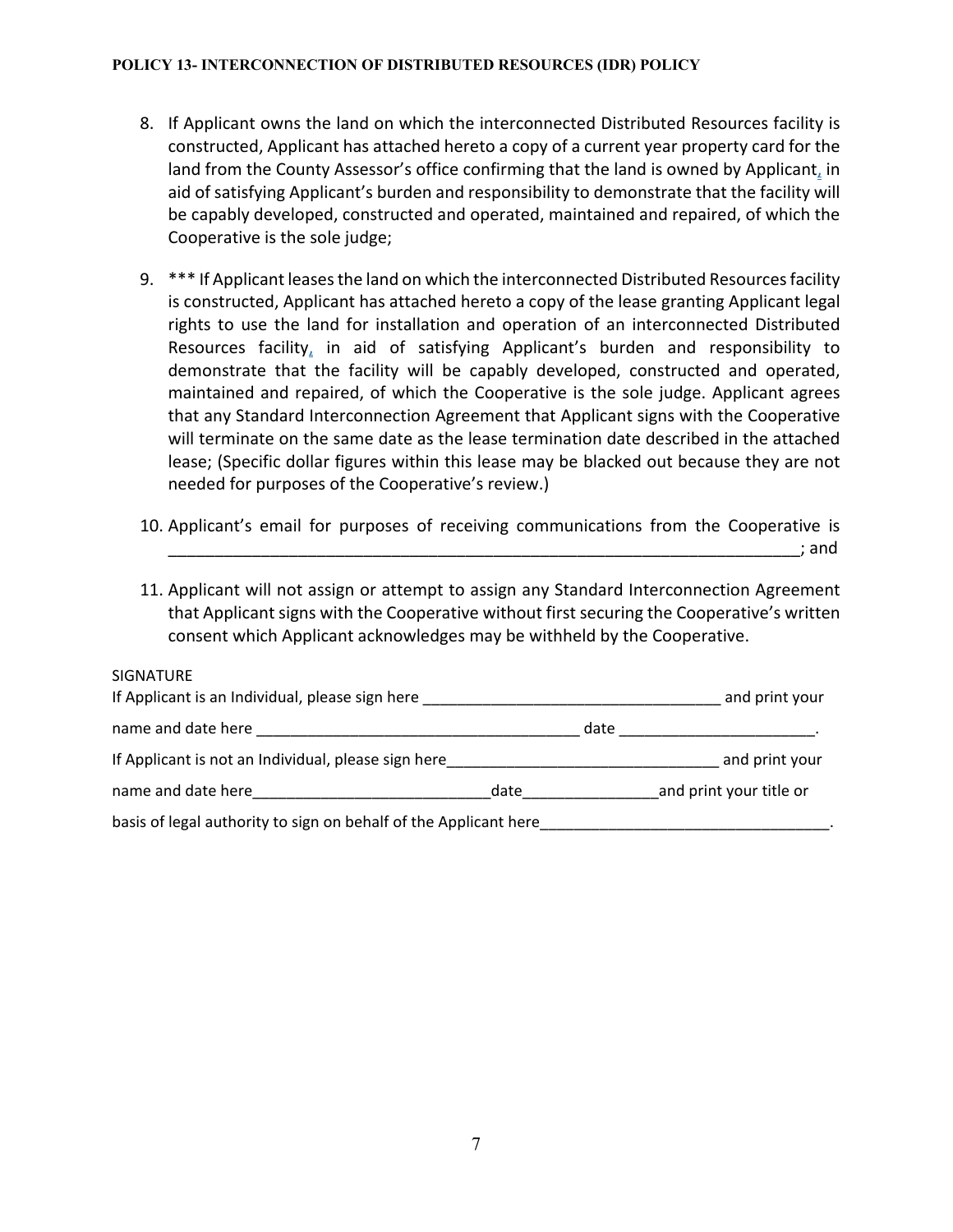COOPERATIVE'S APPLICATION PROCESS

- Step One Member contacts Cooperative and receives Cooperative's IDR Policy or views/downloads it from Cooperative's webpage.
- Step Two Member submits a completed and signed Application and Acknowledgement Form and tenders its required attachment(s) and application fee to Cooperative.
- Step Three Cooperative reviews completed and signed Application and Acknowledgement Form and its attachments to confirm Applicant's qualification and for completeness and follows up with Applicant regarding any deficiencies.
- Step Four Member submits a completed and signed Preliminary Interconnection Site Review Request (PISRR) form. Submission of a PISRR may help a Member minimize or avoid future expense and compliance issues.
- Step Five Cooperative reviews completed and signed PISRR for completeness and follows up with Applicant regarding any deficiencies.
- Step Six Cooperative Invoices Member for Preliminary Interconnection Site Review Costs.
- Step Seven Member pays Cooperative's invoice for Preliminary Interconnection Site Review Costs.
- Step Eight Cooperative communicates with Member in writing regarding the results of its interconnection site review or if additional site screening may be required prior to interconnection of the facility.
- Step Nine Member submits a completed and signed Standard Interconnection Agreement (if net metering is sought under state law), color copies of permits (if applicable), proof of insurance and insurance policies, with proof of electrical inspection and tenders nonrefundable deposit to Cooperative.
- Step Ten Cooperative reviews completed and signed Standard Interconnection Agreement (if applicable), color copies of permits (if applicable), proof of insurance, insurance policies, and tender of non-refundable deposit for completeness and follows up with Applicant regarding any deficiencies.
- Step Eleven Cooperative Invoices Member for any Additional or Reconfigured Facilities
- Step Twelve Member pays Cooperative's invoice for any Additional or Reconfigured Facilities Costs.
- Step Thirteen Cooperative installs any additional or reconfigured facilities necessary for interconnection of the Member's Distributed Resources facility to the Cooperative's electric power system, inspects Member's interconnected Distributed Resources facility for compliance with the Standard Interconnection Agreement (if applicable) and the Cooperative's [DR Policy, and communicates to Member any deficiencies. If compliance is confirmed, the Cooperative executes the Standard Interconnection Agreement (if applicable) submitted by Member, returns a copy to Member, and commences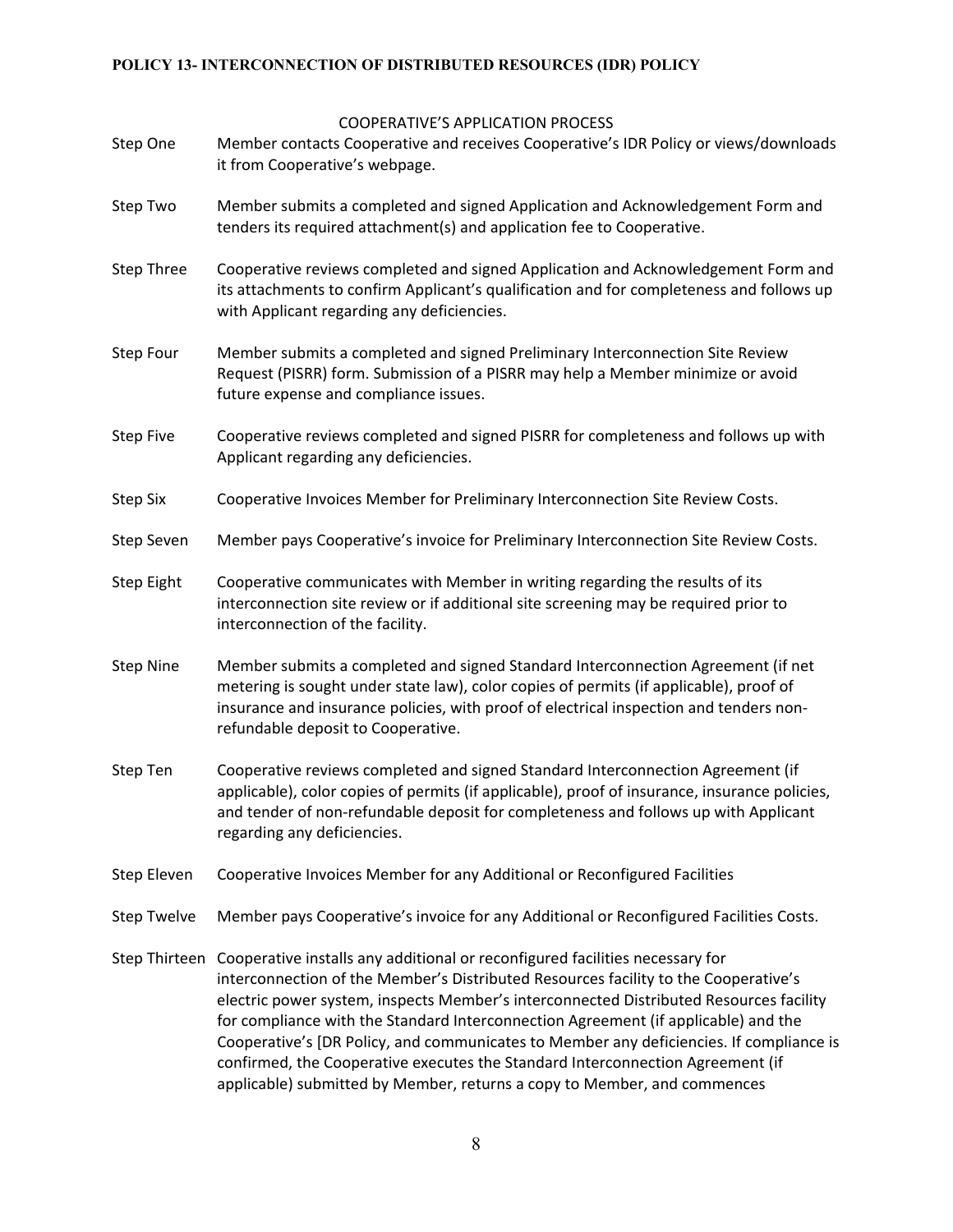interconnection between Member's Distributed Resources facility and the Cooperative's electric power system.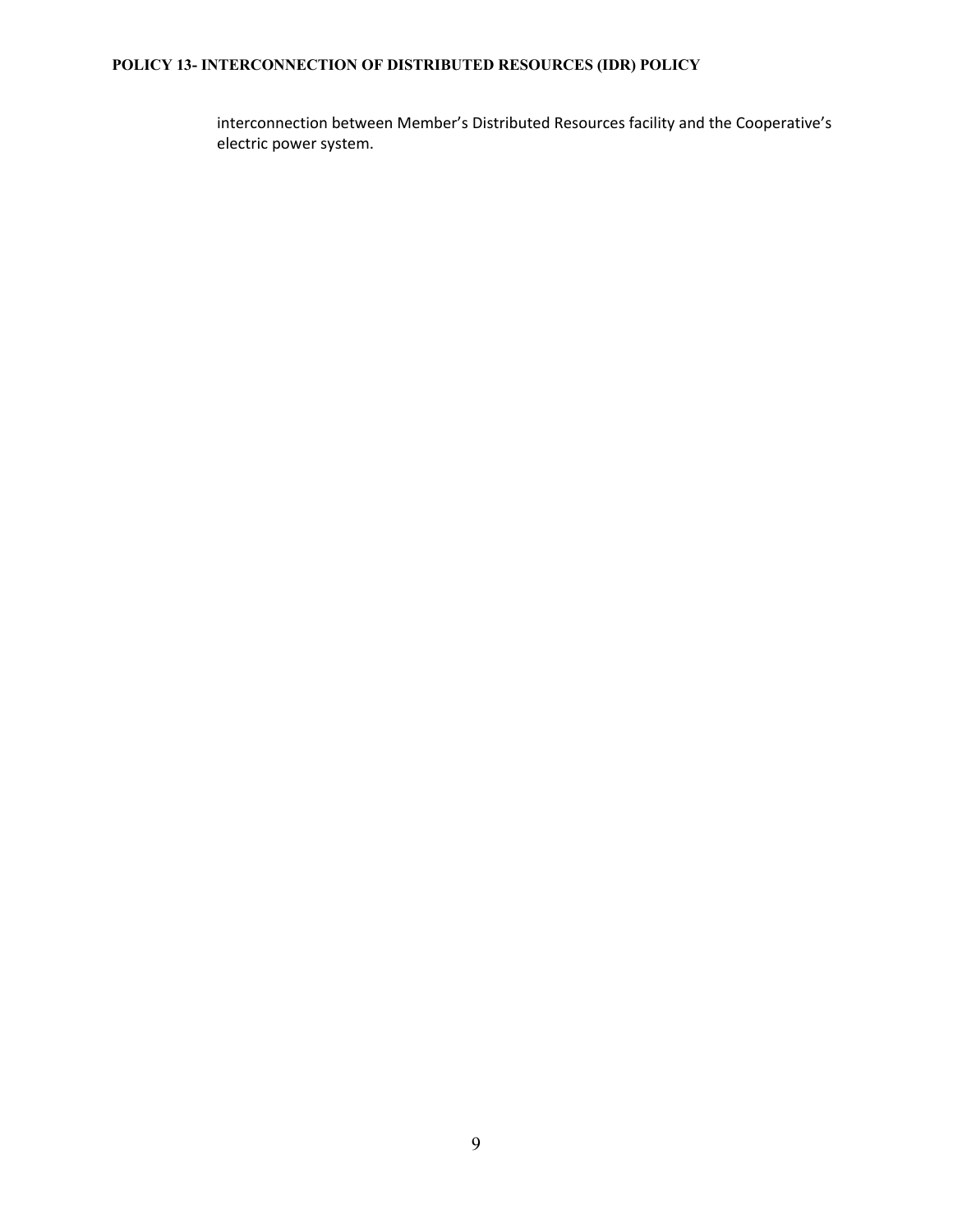| <b>Application Fee</b><br>submission                                     | \$500.00                                                                                                                                                                                                                                                   | Due and payable by Applicant at time of                                                                                                                                                                                            |
|--------------------------------------------------------------------------|------------------------------------------------------------------------------------------------------------------------------------------------------------------------------------------------------------------------------------------------------------|------------------------------------------------------------------------------------------------------------------------------------------------------------------------------------------------------------------------------------|
|                                                                          |                                                                                                                                                                                                                                                            | of Applicant's completed and signed Application<br>and Acknowledgement form. 7 CFR § 1730.63(a).                                                                                                                                   |
| Preliminary<br>Interconnection<br><b>Site Review Costs</b>               | Unknown amount<br>to be documented<br>by Cooperative<br>to Applicant<br>of its actual costs<br>of conducting the<br>preliminary<br>interconnection site<br>review and any<br>subsequent costs<br>associated with site<br>screening that may<br>be required | Due and payable by Applicant upon receipt of<br>invoice prepared by Cooperative after<br>its receipt of Applicant's completed and signed<br>Preliminary Interconnection Site Review Request.<br>NMR Rule 3.03; 7 CFR § 1730.63(a). |
| Non-refundable<br>submission                                             | \$10.00 for each                                                                                                                                                                                                                                           | Due and payable by Applicant at time of                                                                                                                                                                                            |
| Deposit                                                                  | Kw of Applicant's<br>Distributed<br>Resources facility<br>Described in<br>Applicant's<br><b>Signed Standard</b><br>Interconnection<br>Agreement                                                                                                            | of Applicant's completed and signed Standard<br>Interconnection Agreement. 7 CFR § 1730.63(a).                                                                                                                                     |
| Additional or<br>Reconfigured<br><b>Facilities Costs</b>                 | Unknown amount<br>to be documented<br>by Cooperative<br>to Applicant<br>following facilities<br>study                                                                                                                                                      | Due and payable by Applicant upon receipt of<br>invoice prepared by Cooperative typically after<br>its receipt of Applicant's completed and signed<br>Standard Interconnection Agreement.<br>NMR 3.01.G.; 7 CFR § 1730.63(a).      |
| Safety and<br>Performance<br><b>Standards</b><br><b>Compliance Costs</b> | Unknown amount                                                                                                                                                                                                                                             | Due and payable by Applicant. NMR Rule 3.01.E.<br>and F.; 7 CFR § 1730.63(a) and (c)(2).                                                                                                                                           |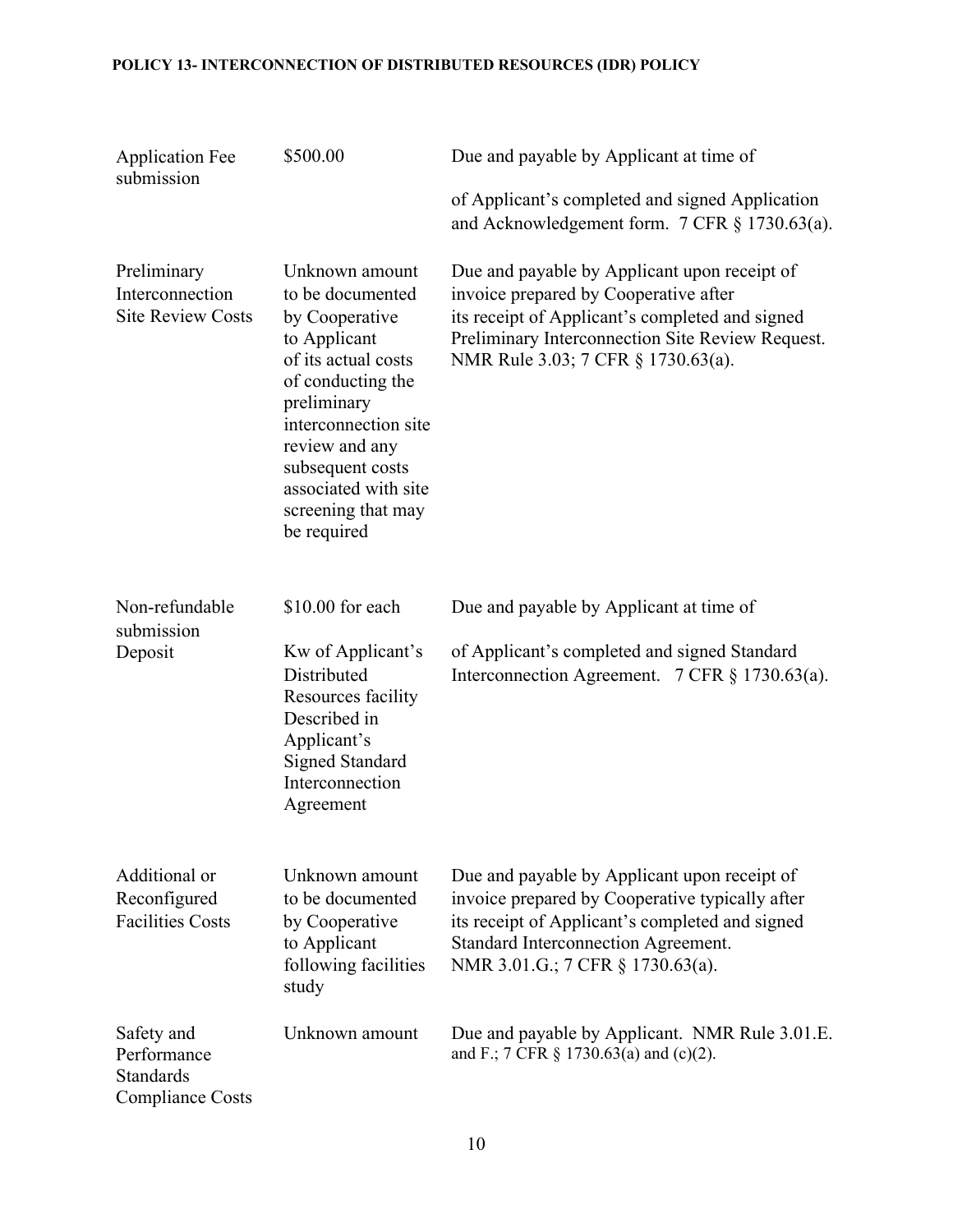### **PRELIMINARY INTERCONNECTION SITE REVIEW REQUEST**

#### **I. STANDARD INFORMATION**

## **Section 1. Customer Information**

|                               |                          | If the requested point of interconnection is the same as an existing electric service, provide the electric                                                                                                                                                                                                         |
|-------------------------------|--------------------------|---------------------------------------------------------------------------------------------------------------------------------------------------------------------------------------------------------------------------------------------------------------------------------------------------------------------|
|                               |                          | Additional Customer Accounts (from electric bill) to be credited with Net Excess Generation:                                                                                                                                                                                                                        |
|                               |                          | Annual Energy Requirements (kWh) in the previous twelve (12) months for the account physically<br>attached to the Net-Metering Facility and for any additional accounts listed (in the absence of historical<br>data reasonable estimates for the class and character of service may be made): ____________________ |
| Type of Facility (circle one) |                          |                                                                                                                                                                                                                                                                                                                     |
|                               | Customer-owned<br>Leased | Service Agreement                                                                                                                                                                                                                                                                                                   |
|                               |                          | Section 2. Owner Information (if different from customer information)                                                                                                                                                                                                                                               |
|                               |                          |                                                                                                                                                                                                                                                                                                                     |
|                               |                          |                                                                                                                                                                                                                                                                                                                     |
|                               |                          |                                                                                                                                                                                                                                                                                                                     |
|                               |                          |                                                                                                                                                                                                                                                                                                                     |
|                               |                          |                                                                                                                                                                                                                                                                                                                     |
|                               |                          |                                                                                                                                                                                                                                                                                                                     |
| E-Mail Address:               |                          |                                                                                                                                                                                                                                                                                                                     |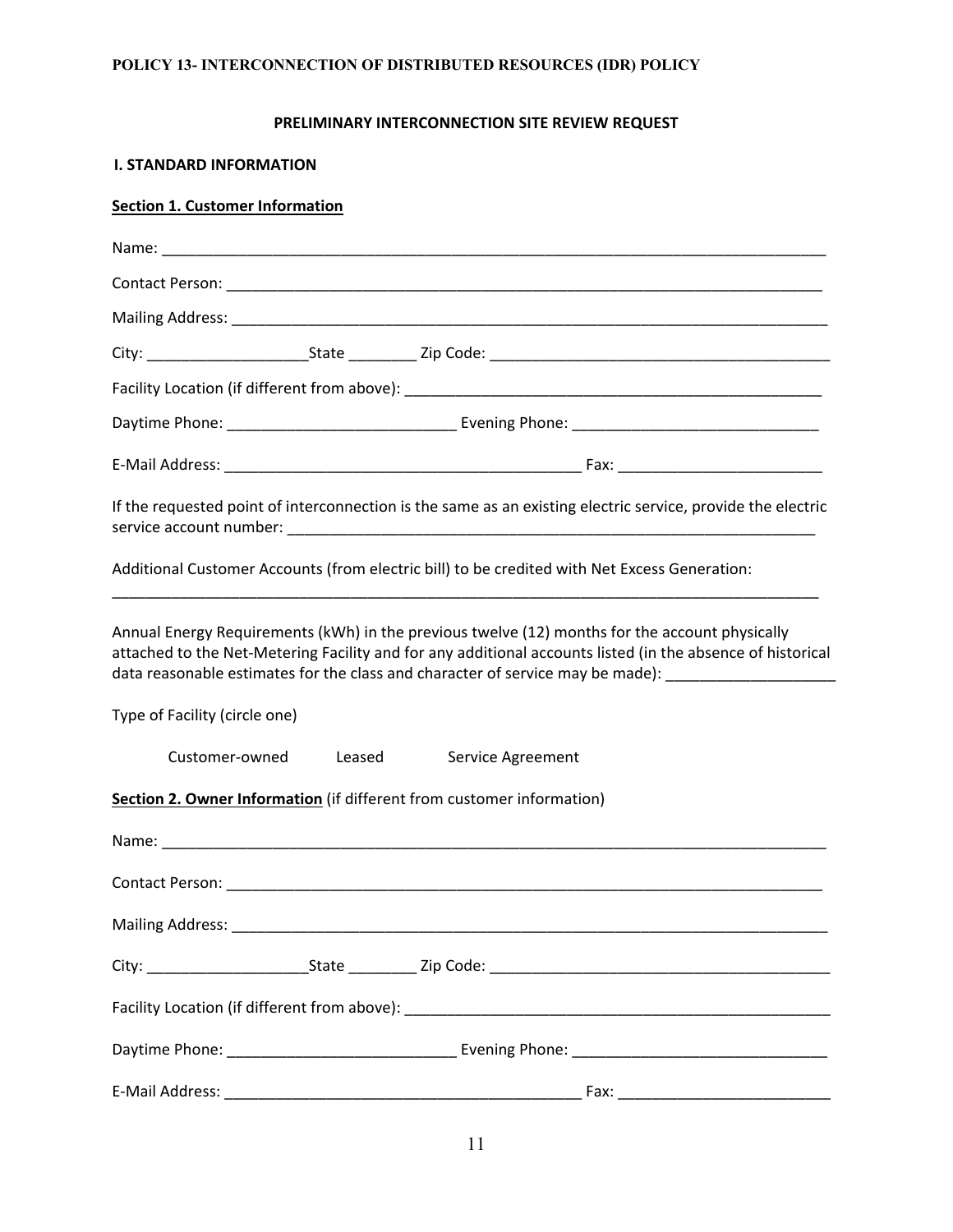| <b>Section 3. Generation Facility Information</b>                                                                                                        |  |                          |                |
|----------------------------------------------------------------------------------------------------------------------------------------------------------|--|--------------------------|----------------|
| System Type (circle all that apply): Solar Wind                                                                                                          |  | Hydroelectric Geothermal | <b>Biomass</b> |
| Energy storage devices (ex. Battery, Pump Storage, Flywheel)                                                                                             |  |                          |                |
|                                                                                                                                                          |  |                          |                |
|                                                                                                                                                          |  |                          |                |
|                                                                                                                                                          |  |                          |                |
|                                                                                                                                                          |  |                          |                |
| Expected annual production of electrical energy (kWh) of the facility calculated using industry                                                          |  |                          |                |
| <b>Section 4. Interconnection Information</b>                                                                                                            |  |                          |                |
| Attach a detailed electrical diagram showing the configuration of all generating facility equipment,<br>including protection and control schemes.        |  |                          |                |
|                                                                                                                                                          |  |                          |                |
| Customer-Site Load (kW) at Net-Metering Facility location (if none, so state):                                                                           |  |                          |                |
|                                                                                                                                                          |  |                          |                |
| <b>Section 5. Signature</b>                                                                                                                              |  |                          |                |
| I hereby certify that, to the best of my knowledge, all the information provided in this Preliminary<br>Interconnection Site Review is true and correct. |  |                          |                |

| Net-Metering Customer Signature:              | Date |  |
|-----------------------------------------------|------|--|
|                                               |      |  |
| Owner Signature (if different from Customer): | Date |  |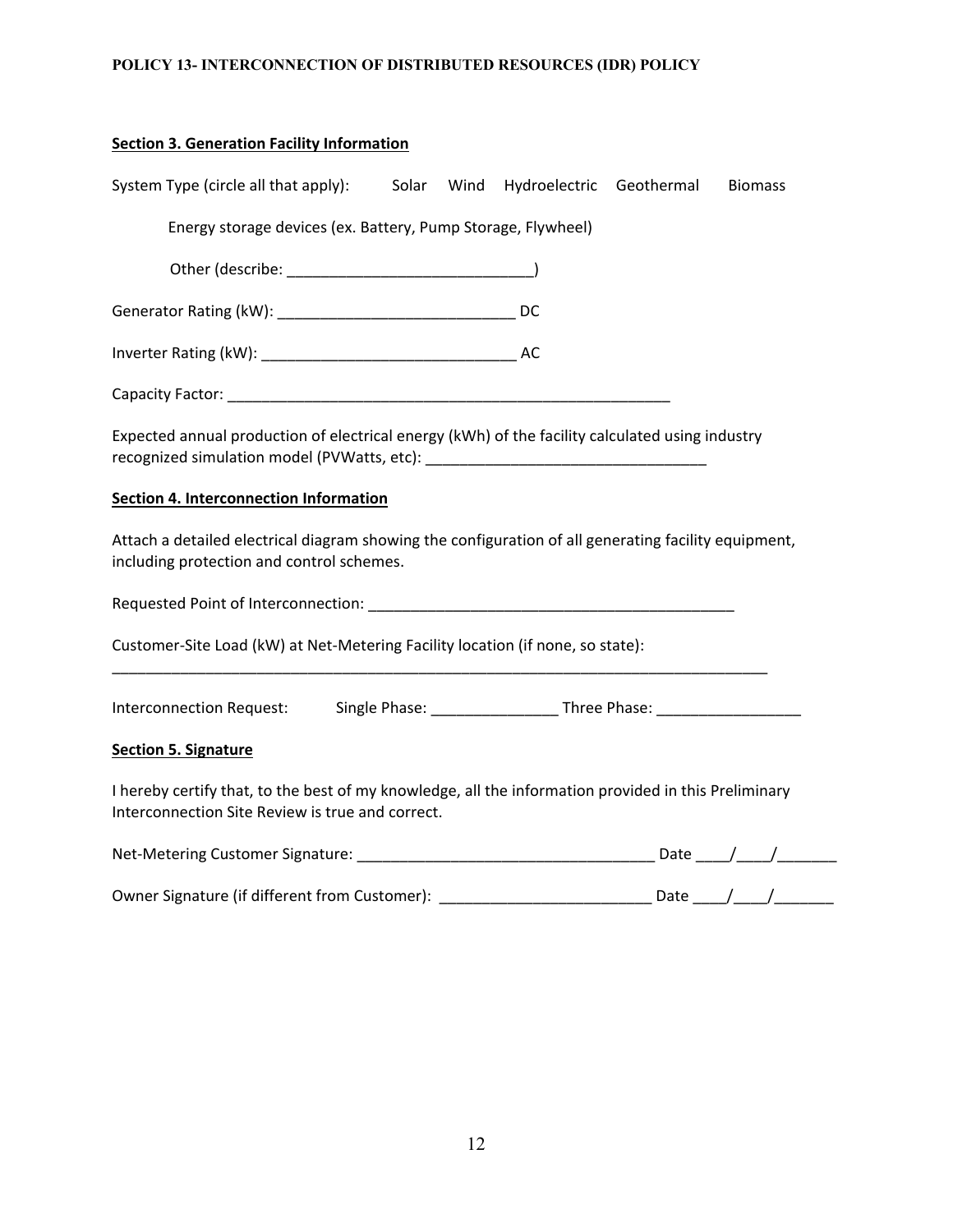### **II. TERMS AND CONDITIONS**

#### **Section 1. Requirements for Request**

For the purpose of requesting that the Electric Utility conduct a preliminary interconnection site review for a proposed Net-Metering Facility pursuant to the requirement of Rule 2.06.B.4, or as otherwise requested by the customer, the customer shall notify the Electric Utility by submitting a completed Preliminary Interconnection Site Review Request. The customer shall submit a separate Preliminary Interconnection Site Review Request for each point of interconnection if information about multiple points of interconnection is requested. Part 1, Standard Information, Sections 1 through 4 of the Preliminary Interconnection Site Review Request must be completed for the notification to be valid. If mailed, the date of notification shall be the third day following the mailing of the Preliminary Interconnection Site Review Request. The Electric Utility shall provide a copy of the Preliminary Interconnection Site Review Request to the customer upon request.

#### **Section 2. Utility Review**

Following submission of the Preliminary Interconnection Site Review Request by the customer the Electric Utility shall review the plans of the facility interconnection and provide the results of its review to the customer, in writing, within 30 calendar days. If the customer requests that multiple interconnection site reviews be conducted the Electric Utility shall make reasonable efforts to provide the customer with the results of the review within 30 calendar days. If the Electric Utility cannot meet the deadline, it will provide the customer with an estimated date by which it will complete the review. Any items that would prevent Parallel Operation due to violation of safety standards and/or power generation limits shall be explained along with a description of the modifications necessary to remedy the violations.

The preliminary interconnection site review is non-binding and need only include existing data and does not require the Electric Utility to conduct a study or other analysis of the proposed interconnection site in the event that data is not readily available. The Electric Utility shall notify the customer if additional site screening may be required prior to interconnection of the facility. The customer shall be responsible for the actual costs for conducting the preliminary interconnection site review and any subsequent costs associated with site screening that may be required.

### **Section 3***.* **Application to Exceed 1.000** kW **Net-Metering Facility Size Limit**

This Preliminary Interconnection Site Review Request and the results of the Electric Utility's review of the facility interconnection shall be filed with the Commission with the customer's application to exceed the 1,000 kW facility size limit pursuant to Net Metering Rule 2.06.B.4.

#### **Section 4. Standard Interconnection Agreement**

The preliminary interconnection site review does not relieve the customer of the requirement to execute a Standard Interconnection Agreement prior to interconnection of the facility.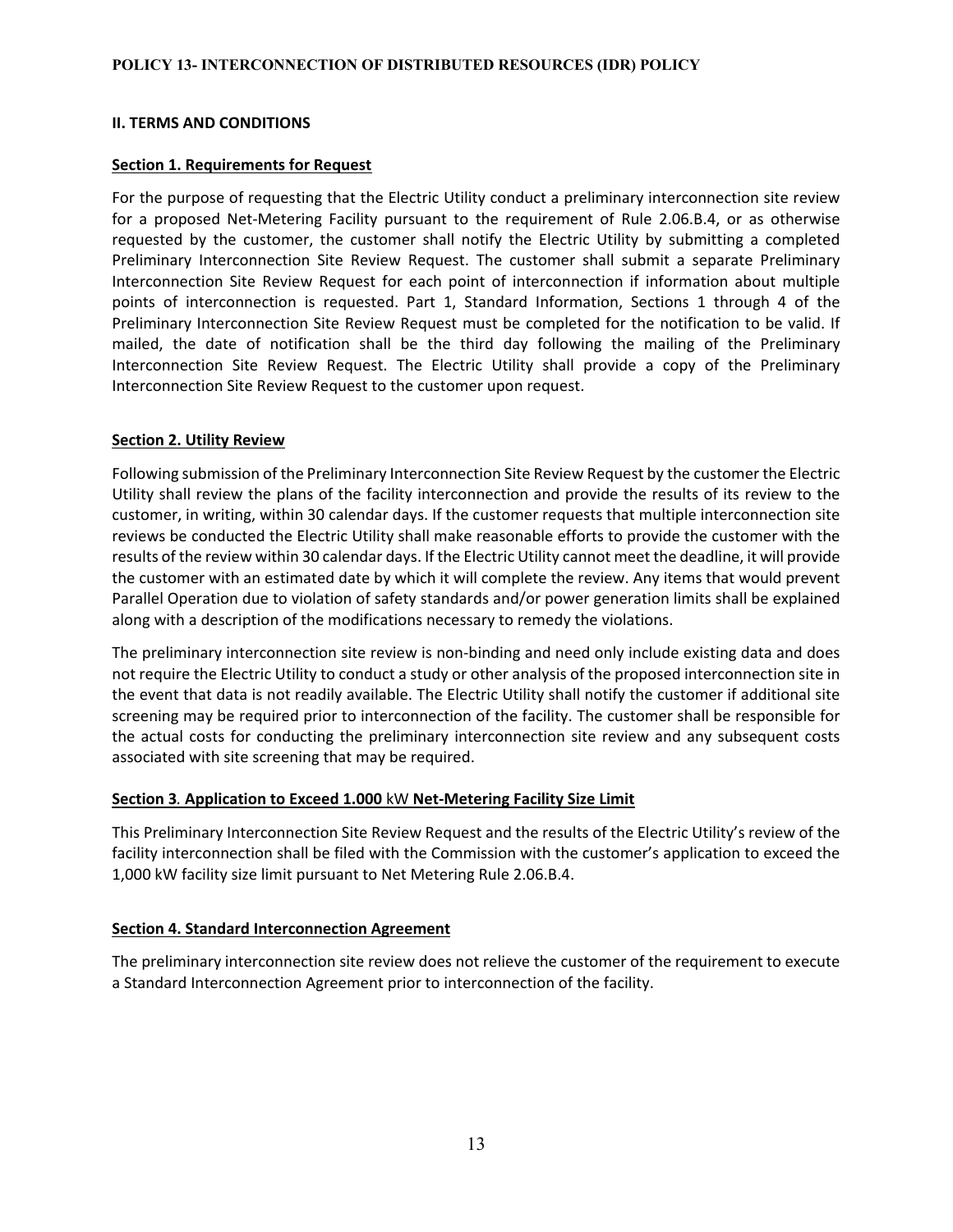# **STANDARD INTERCONNECTION AGREEMENT FOR NET-METERING FACILITIES**

### **I. STANDARD INFORMATION**

### **Section 1. Customer Information**

| Utility Customer Account Number (from electric bill) to which the Net-Metering Facility is physically |  |  |                |
|-------------------------------------------------------------------------------------------------------|--|--|----------------|
| Type of Facility (circle one)                                                                         |  |  |                |
| Customer-owned Leased Service Agreement                                                               |  |  |                |
| Section 2. Owner Information (if different from customer information)                                 |  |  |                |
|                                                                                                       |  |  |                |
|                                                                                                       |  |  |                |
|                                                                                                       |  |  |                |
|                                                                                                       |  |  |                |
|                                                                                                       |  |  |                |
|                                                                                                       |  |  |                |
|                                                                                                       |  |  |                |
| <b>Section 3. Generation Facility Information</b>                                                     |  |  |                |
| System Type (circle all that apply): Solar Wind Hydroelectric Geothermal                              |  |  | <b>Biomass</b> |
| Energy Storage Device (ex. Battery, Pump Storage, Flywheel)                                           |  |  |                |
| Other (describe):                                                                                     |  |  |                |
|                                                                                                       |  |  |                |
|                                                                                                       |  |  |                |
|                                                                                                       |  |  |                |
|                                                                                                       |  |  |                |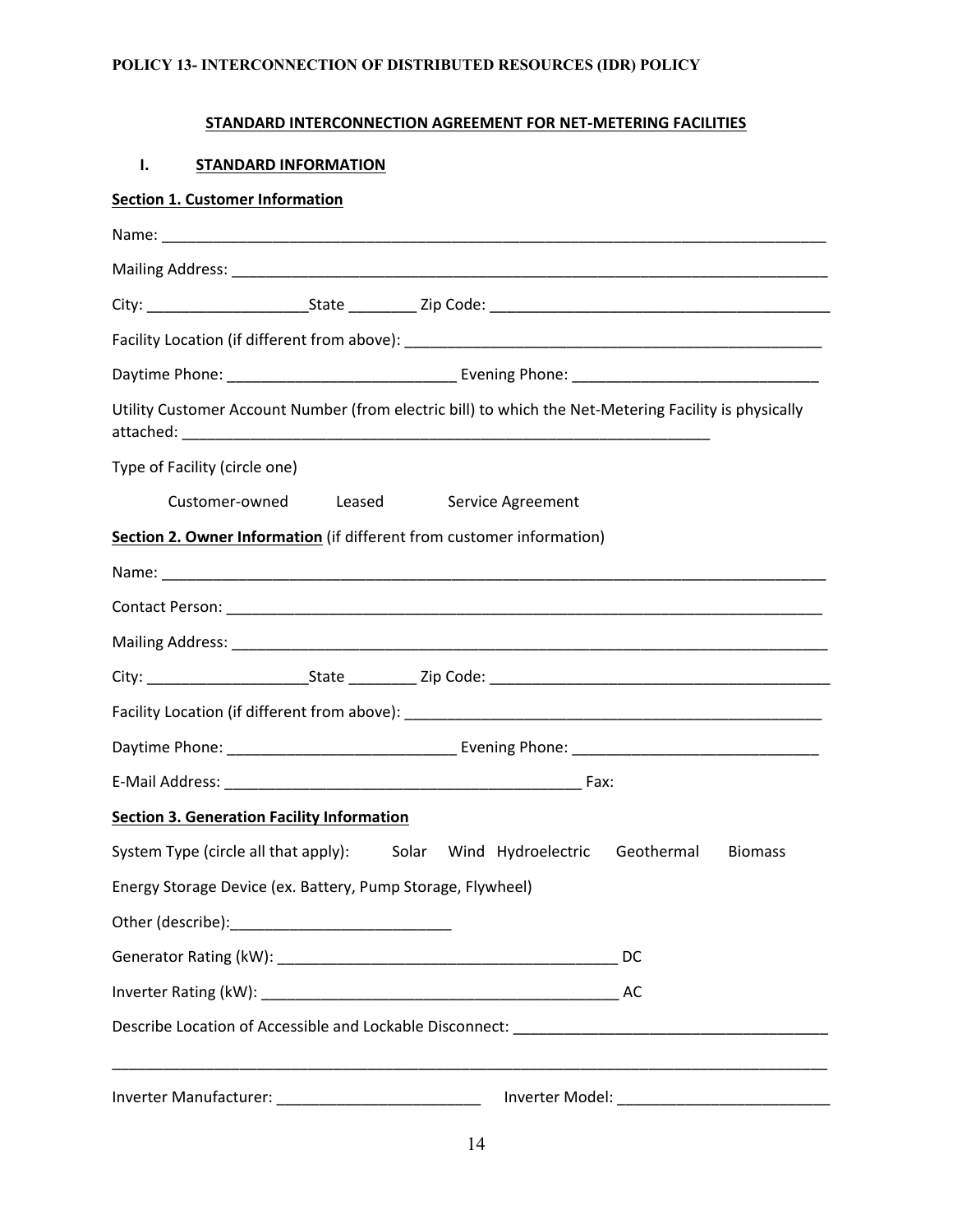| Expected annual production of electrical energy (kWh) calculated using industry recognized simulation<br>model (PVWatts, etc):                                                          |  |  |  |
|-----------------------------------------------------------------------------------------------------------------------------------------------------------------------------------------|--|--|--|
| <b>Section 4. Installation Information</b>                                                                                                                                              |  |  |  |
| Attach a detailed electrical diagram of the Net-Metering Facility.                                                                                                                      |  |  |  |
|                                                                                                                                                                                         |  |  |  |
|                                                                                                                                                                                         |  |  |  |
|                                                                                                                                                                                         |  |  |  |
| City: __________________________________State: _________________________________Zip Code: ____________________                                                                          |  |  |  |
|                                                                                                                                                                                         |  |  |  |
| <b>Section 5. Certification</b>                                                                                                                                                         |  |  |  |
| The system has been installed in compliance with the local Building/Electrical Code of                                                                                                  |  |  |  |
|                                                                                                                                                                                         |  |  |  |
| (In lieu of signature of inspector, a copy of the final inspection certificate may be attached.)                                                                                        |  |  |  |
| Arkansas Department of Labor and Licensing- Electrical Division: 501-683-4039                                                                                                           |  |  |  |
| The system has been installed to my satisfaction and I have been given system warranty information and<br>an operation manual, and have been instructed in the operation of the system. |  |  |  |
|                                                                                                                                                                                         |  |  |  |
| Signed (Owner if different from Customer): ______________________________Date: _____/_____/_________                                                                                    |  |  |  |
| <b>Section 6. E-mail Addresses for parties</b>                                                                                                                                          |  |  |  |
|                                                                                                                                                                                         |  |  |  |
|                                                                                                                                                                                         |  |  |  |
|                                                                                                                                                                                         |  |  |  |
| <b>Section 7. Utility Verification and Approval</b>                                                                                                                                     |  |  |  |
|                                                                                                                                                                                         |  |  |  |
|                                                                                                                                                                                         |  |  |  |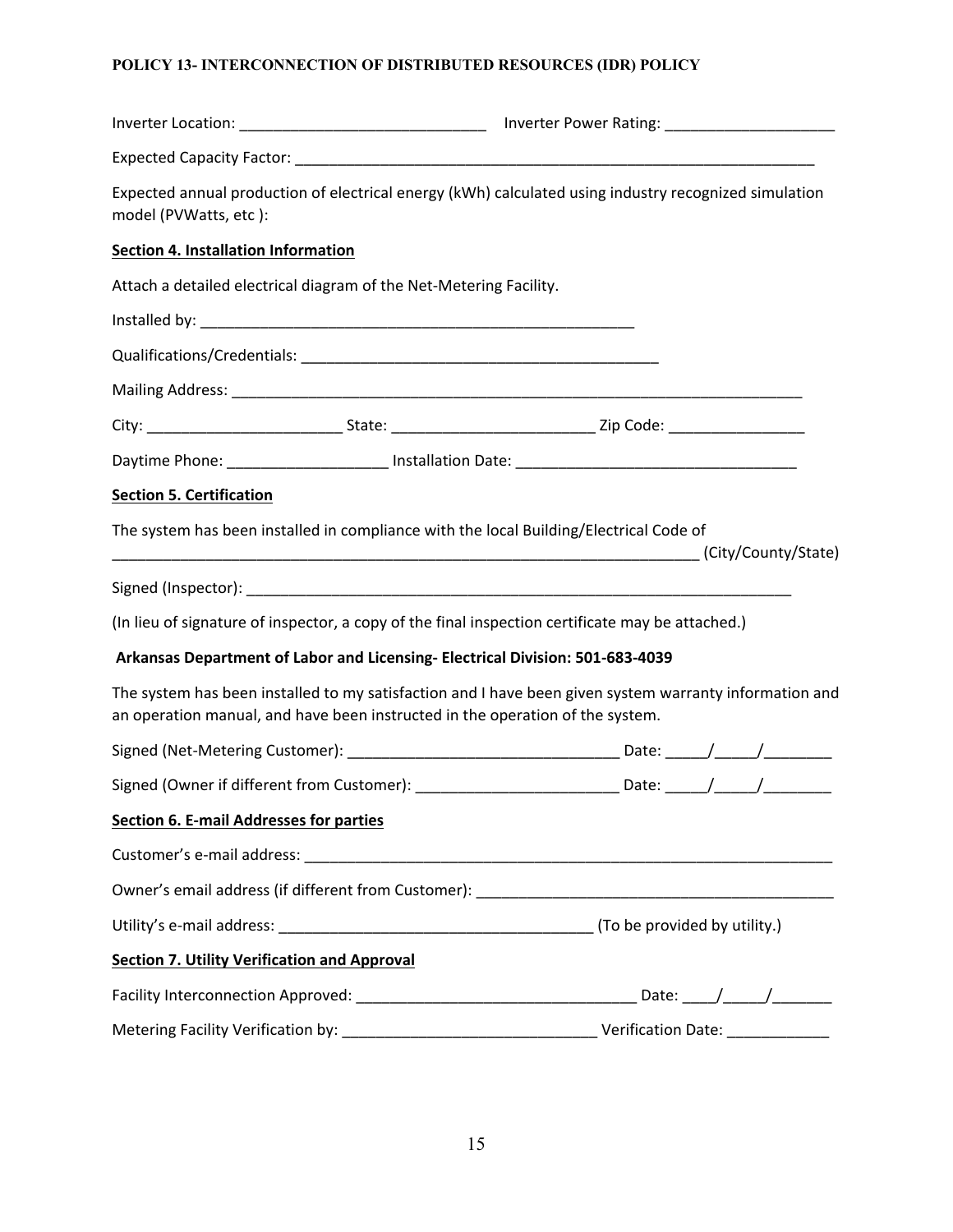## **II. INTERCONNECTION AGREEMENT TERMS AND CONDITIONS**

This Interconnection Agreement for Net-Metering Facilities ("Agreement") is made and entered into this day of \_\_\_\_\_\_\_\_\_\_\_\_\_\_\_\_, 20\_\_\_\_\_, by Rich Mountain Electric Company ("Electric Utility" or "Utility") and (specify whether corporation or other) and (specify whether corporation or other), each hereinafter sometimes referred to individually as "Party" or collectively as the "Parties". In consideration of the mutual covenants set forth herein, the Parties agree as follows:

## **Section 1. The Net-Metering Facility**

The Net-Metering Facility meets the requirements of Ark. Code Ann. § 23-18-603(8) and the Arkansas Public Service Commission's *Net-Metering Rules*.

## **Section 2. Governing Provisions**

The Parties shall be subject to the provisions of Ark. Code Ann. § 23-18-604 and the terms and conditions set forth in this Agreement, the Commission's *Net-Metering Rules*, the Commission's *General Service Rules*, and the Electric Utility's applicable tariffs.

## **Section 3. Interruption or Reduction of Deliveries**

The Electric Utility shall not be obligated to accept and may require Customer to interrupt or reduce deliveries, when necessary, in order to construct, install, repair, replace, remove, investigate, or inspect any of its equipment or part of its system; or if it reasonably determines that curtailment, interruption, or reduction is necessary because of emergencies, forced outages, force majeure, or compliance with prudent electrical practices. Whenever possible, the Utility shall give the Customer reasonable notice of the possibility that interruption or reduction of deliveries may be required. Notwithstanding any other provision of this Agreement, if at any time the Utility reasonably determines that either the facility may endanger the Electric Utility's personnel or other persons or property, or the continued operation of the Customer's facility may endanger the integrity or safety of the Utility's electric system, the Electric Utility shall have the right to disconnect and lock out the Customer's facility from the Electric Utility's electric system. The Customer's facility shall remain disconnected until such time as the Electric Utility is reasonably satisfied that the conditions referenced in this Section have been corrected.

### **Section 4. Interconnection**

Customer shall deliver the as-available energy to the Electric Utility at the Electric Utility's meter.

Electric Utility shall furnish and install a standard kilowatt hour meter. Customer shall provide and install a meter socket for the Electric Utility's meter and any related interconnection equipment per the Electric Utility's technical requirements, including safety and performance standards.

The customer shall submit a Standard Interconnection Agreement to the Electric Utility at least thirty (30) days prior to the date the customer intends to interconnect the Net Metering Facilities to the utility's facilities. Part I, Standard Information, Sections 1 through 6 of the Standard Interconnection Agreement must be completed to be valid. The customer shall have all equipment necessary to complete the interconnection prior to such notification. If mailed, the date of notification shall be the third day following the mailing of the Standard Interconnection Agreement. The Electric Utility shall provide a copy of the Standard Interconnection Agreement to the customer upon request.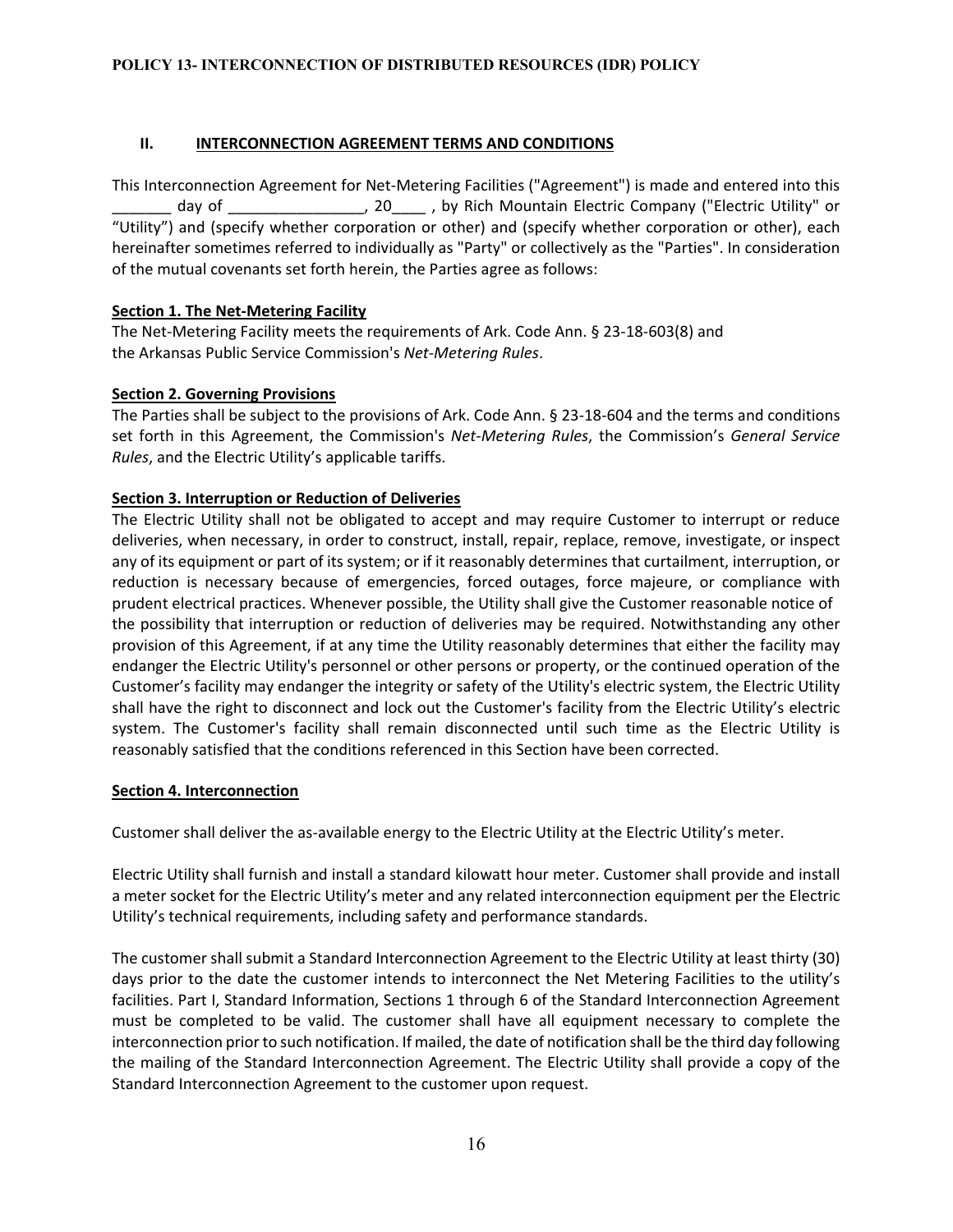Following submission of the Standard Interconnection Agreement by the customer, the utility shall review the plans of the facility and provide the results of its review to the customer, in writing, within 30 calendar days. Any items that would prevent Parallel Operation due to violation of applicable safety standards and/or power generation limits shall be explained along with a description of the modifications necessary to remedy the violations.

If the Electric Utility's existing facilities are not adequate to interconnect with the Net Metering Facility, the Customer shall pay the cost of additional or reconfigured facilities prior to the installation or reconfiguration of the facilities.

To prevent a Net-Metering Customer from back-feeding a de-energized line, the customer shall install a manual disconnect switch with lockout capability that is accessible to utility personnel at all hours. This requirement for a manual disconnect switch will be waived if the following three conditions are met: 1) The inverter equipment must be designed to shut down or disconnect and cannot be manually overridden by the customer upon loss of utility service; 2) The inverter must be warranted by the manufacturer to shut down or disconnect upon loss of utility service; and 3) The inverter must be properly installed and operated, and inspected and/or tested by utility personnel.

Customer, at customer's expense, shall meet all safety and performance standards established by local and national electrical codes including the National Electrical Code (NEC), the Institute of Electrical and Electronics Engineers (IEEE), the National Electrical Safety Code (NESC), and Underwriters Laboratories (UL). Customer, at customer's expense, shall meet all safety and performance standards adopted by the Utility and filed with and approved by the Commission that are necessary to assure safe and reliable operation of the Net Metering Facility to the utility's system.

Customer shall not commence Parallel Operation of the Net-Metering Facility until the Net Metering Facility has been inspected and approved by the Electric Utility. Such approval shall not be unreasonably withheld or delayed. Notwithstanding the foregoing, the Electric Utility's approval to operate the Customer's Net-Metering Facility in parallel with the Utility's electrical system should not be construed as an endorsement, confirmation, warranty, guarantee, or representation concerning the safety, operating characteristics, durability, or reliability of the Customer's Net-Metering Facility.

### **Section 5. Modifications or Changes to the Net-Metering Facility Described in Part 1. Section 2**

Prior to being made, the Customer shall notify the Electric Utility of, and the Electric Utility shall evaluate, any modifications or changes to the Net-Metering Facility described in Part 1, Standard Information, Section 2 of the Standard Interconnection Agreement for Net-Metering Facilities. The notice provided by the Customer shall provide detailed information describing the modifications or changes to the Utility in writing, including a revised Standard Interconnection Agreement for Net-Metering Facilities that clearly identifies the changes to be made. The Electric Utility shall review the proposed changes to the facility and provide the results of its evaluation to the Customer, in writing, within thirty (30) calendar days of receipt of the Customer's proposal. Any items that would prevent Parallel Operation due to violation of applicable safety standards and/or power generation limits shall be explained along with a description of the modifications necessary to remedy the violations.

If the Customer makes such modification without the Electric Utility's prior written authorization and the execution of a new Standard Interconnection Agreement, the Electric Utility shall have the right to suspend Net-Metering service pursuant to the procedures in Section 6 of the Commission's General Service Rules.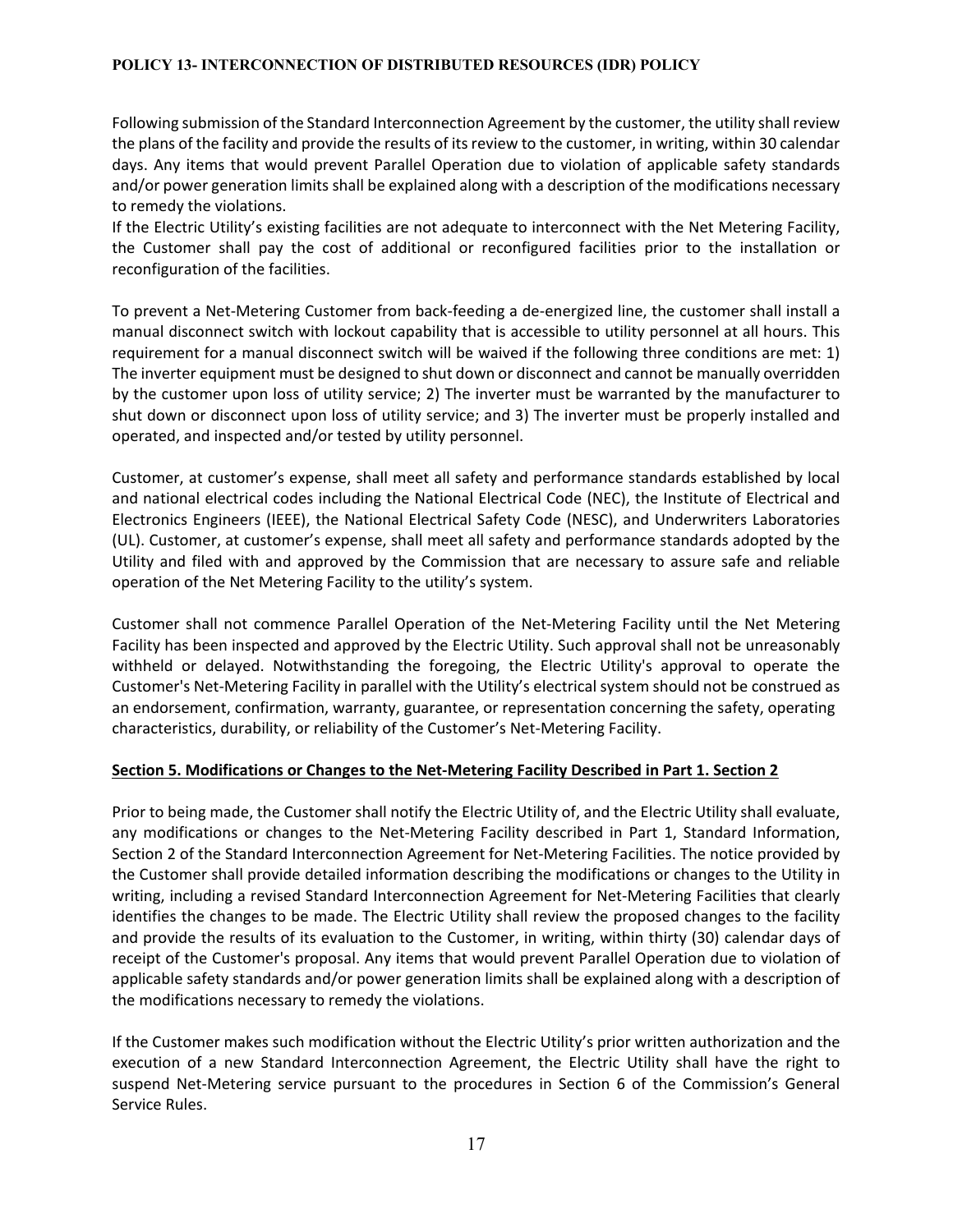A Net-Metering Facility shall not be modified or changed to generate electrical energy in excess of the amount necessary to offset all of the Net-Metering Customer requirements for electricity.

#### **Section 6. Maintenance and Permits**

The customer shall obtain any governmental authorizations and permits required for the construction and operation of the Net-Metering Facility and interconnection facilities. The Customer shall maintain the Net-Metering Facility and interconnection facilities in a safe and reliable manner and in conformance with all applicable laws and regulations.

### **Section 7. Access to Premises**

The Electric Utility may enter the Customer's premises to inspect the Customer's protective devices and read or test the meter. The Electric Utility may disconnect the interconnection facilities without notice if the Electric Utility reasonably believes a hazardous condition exists and such immediate action is necessary to protect persons, or the Electric Utility's facilities, or property of others from damage or interference caused by the Customer's facilities, or lack of properly operating protective devices.

#### **Section 8. Indemnity and Liability**

The following is Applicable to Agreements between the Electric Utility and to all Customers and Owners except the State of Arkansas and any entities thereof, local governments and federal agencies:

Each Party shall indemnify the other Party, its directors, officers, agents, and employees against all loss, damages, expense and liability to third persons for injury to or death of persons or injury to property caused by the indemnifying party's engineering, design, construction, ownership, maintenance or operations of, or the making of replacements, additions or betterment to, or by failure of, any of such Party's works or facilities used in connection with this Agreement by reason of omission or negligence, whether active or passive. The indemnifying Party shall, on the other Party's request, defend any suit asserting a claim covered by this indemnity. The indemnifying Party shall pay all costs that may be incurred by the other Party in enforcing this indemnity ft is the intent of the Parties hereto that, where negligence is determined to be contributory, principles of comparative negligence will be followed and each Party shall bear the proportionate cost of any loss, damage, expense and liability attributable to that Party's negligence. Nothing in this paragraph shall be applicable to the Parties in any agreement entered into with the State of Arkansas or any entities thereof, or with local governmental entities or federal agencies Furthermore, nothing in this Agreement shall be construed to waive the sovereign immunity of the State of Arkansas or any entities thereof. The Arkansas State Claims Commission has exclusive jurisdiction over claims against the state.

Nothing in this Agreement shall be construed to create any duty to, any standard of care with reference to or any liability to any person not a Party to this Agreement. Neither the Electric Utility, its officers, agents or employees shall be liable for any claims, demands, costs, losses, causes of action, or any other liability of any nature or kind, arising out of the engineering, design, construction, ownership, maintenance or operation of. or the making of replacements, additions or betterment to, or by failure of, the Customer's facilities by the Customer or any other person or entity.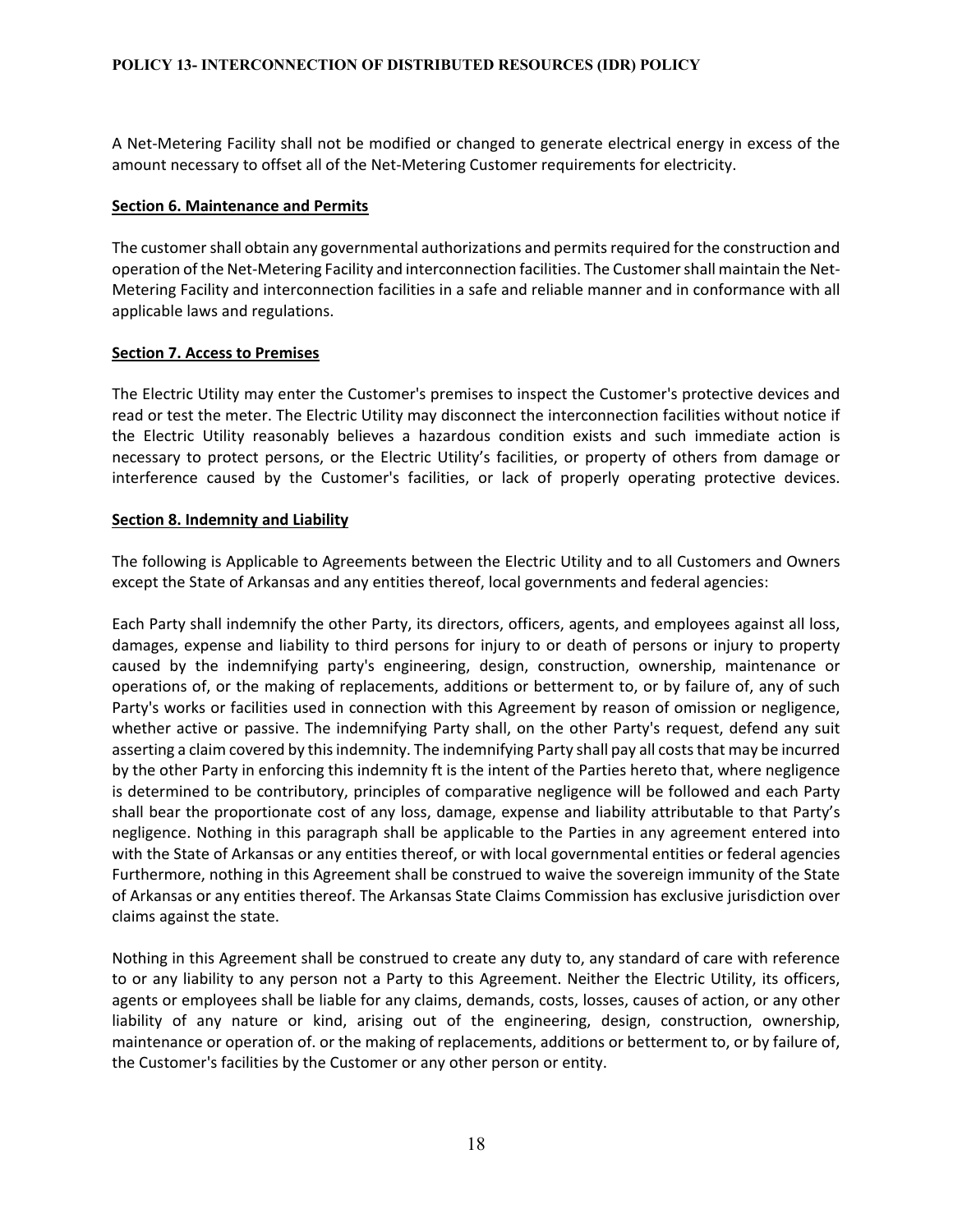#### **Section 9. Notices**

The Net-Metering Customer shall notify the Electric Utility of any changes in the information provided herein.

All written notices shall be directed as follows:

| Rich Mountain Electric Cooperative |  |
|------------------------------------|--|
| Attn: Brad Castor, President/CEO   |  |
| 515 Janssen Avenue                 |  |
| P.O. Box 897                       |  |
| Mena, Arkansas                     |  |
| [Customer]                         |  |
|                                    |  |
|                                    |  |
|                                    |  |
|                                    |  |

Customer notices to Electric Utility shall refer to the Customer's electric service account number set forth in Section 1 of this Agreement.

#### **Section 10. Term of Agreement**

The term of this Agreement shall be the same as the term of the otherwise applicable standard rate schedule. This Agreement shall remain in effect until modified or terminated in accordance with its terms or applicable regulations or laws.

### **Section 11. Assignment**

This Agreement and all provisions hereof shall inure to and be binding upon the respective Parties hereto, their personal representatives, heirs, successors, and assigns. The Customer and/or Owner shall not assign this Agreement or any part hereof without the prior written consent of the Electric Utility, and such unauthorized assignment may result in termination of this Agreement.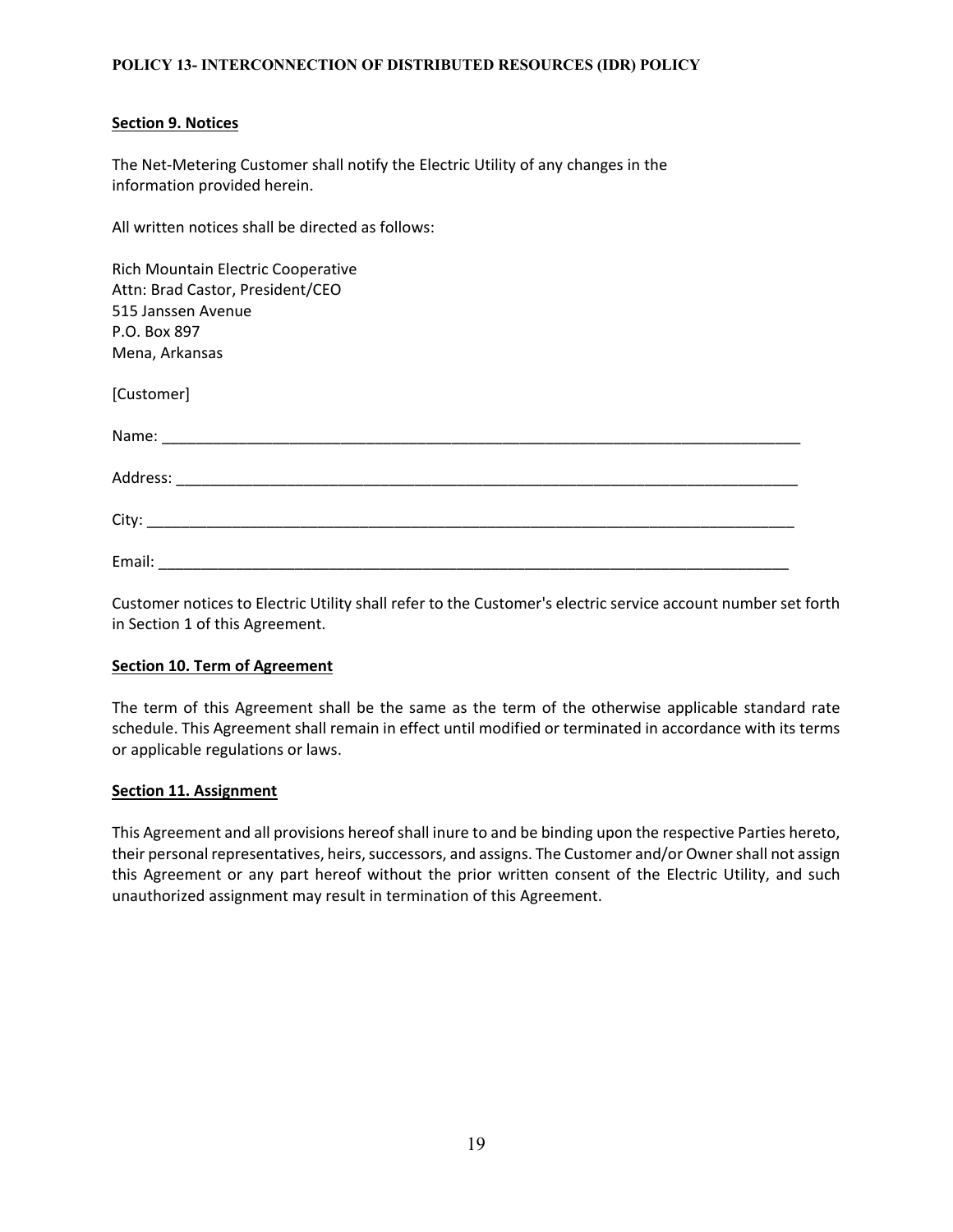#### **Section 12. Net-Metering Customer and Owner Certification**

I hereby certify that all of the information provided in this Agreement is true and correct, to the best of my knowledge, and that I have read and understand the Terms and Conditions of this Agreement.

| Signature (Customer):                         | Date: |  |
|-----------------------------------------------|-------|--|
| Signature (Owner if different from Customer): | Date: |  |

IN WITNESS WHEREOF, the Parties have caused this Agreement to be executed by their duly authorized representatives.

| Customer:                          |                                                                   | Electric Utility:<br>Rich Mountain Electric Cooperative |
|------------------------------------|-------------------------------------------------------------------|---------------------------------------------------------|
|                                    | <u> 1980 - Johann John Stone, mars eta biztanleria (h. 1980).</u> |                                                         |
| If Corporation/LLC/Entity:         |                                                                   |                                                         |
|                                    |                                                                   |                                                         |
|                                    |                                                                   |                                                         |
| Third-Party Owner (if applicable): |                                                                   |                                                         |
| If Corporation/LLC/Entity:         | <u> 1989 - Johann John Stone, mars et al. (1989)</u>              |                                                         |
|                                    |                                                                   |                                                         |
|                                    |                                                                   |                                                         |
|                                    |                                                                   |                                                         |